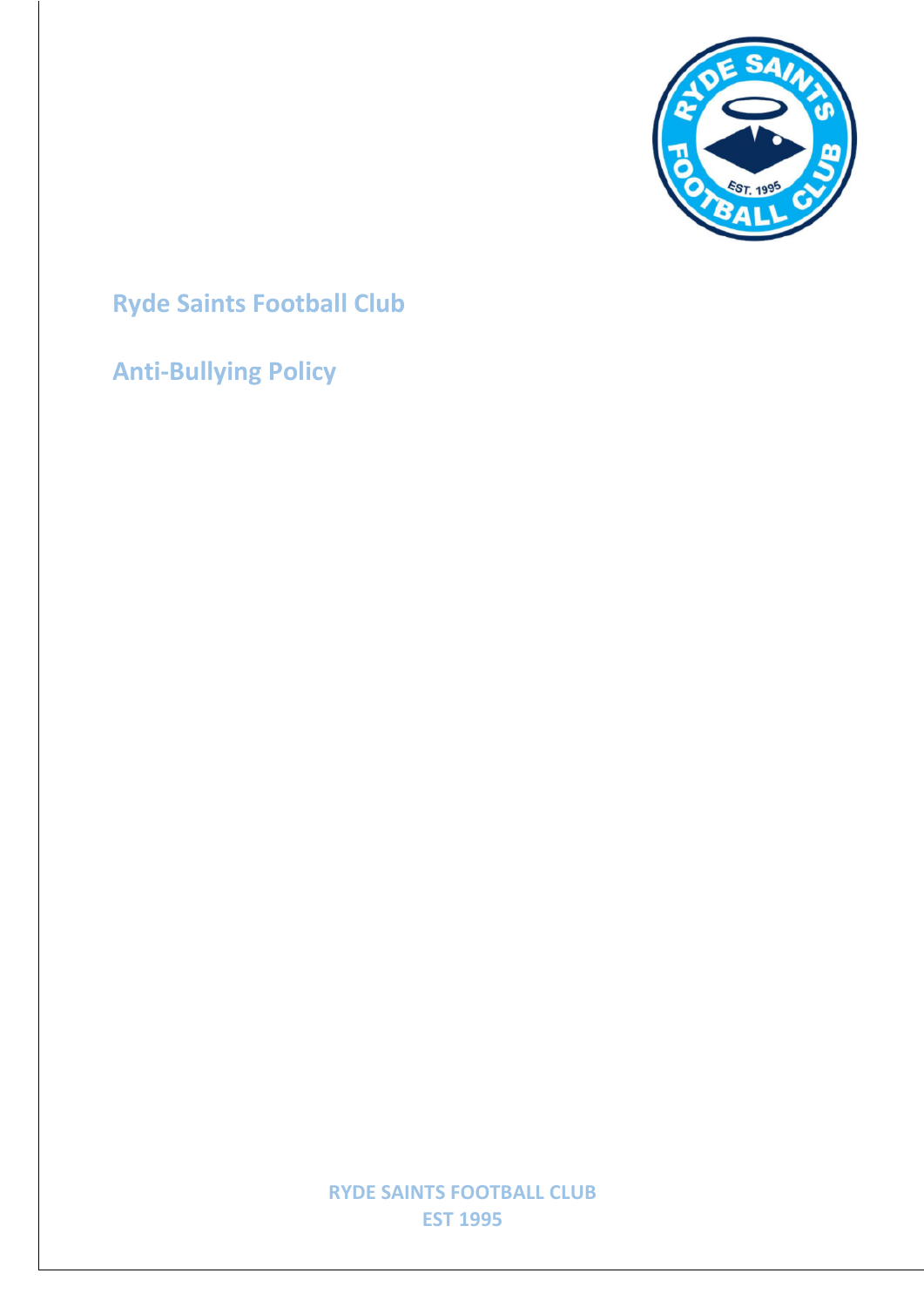

### **Part 1: Statement of Intent and Commitments**

Ryde Saints Football Club are committed to providing a caring, friendly and safe environment for all our members, so they can participate in football in a positive, enjoyable and secure atmosphere. Bullying of any kind is unacceptable at Ryde Saints Football Club. If bullying does occur, all club members and parents/carers should be able to tell their club about this and know that incidents will be dealt with promptly and effectively by the club.

Ryde Saints are a TELLING club. This means that anyone who knows that bullying is happening is expected to tell the Club Welfare Officer or any committee member.

Ryde Saints is committed to playing its part to teach players to treat each other with respect.

Ryde Saints Football Club will make all reasonable endeavours to ensure that:

- All club members, coaches, officials and parents/carers should have an understanding of what bullying is.
- The clubs anti-bullying policy should be shared with all parents/carers and their child(ren), ideally this will happen when they join.
- Parents/carers and players should understand what they should do if bullying occurs.
- Players and parents/carers should be assured that they would be supported when bullying is reported.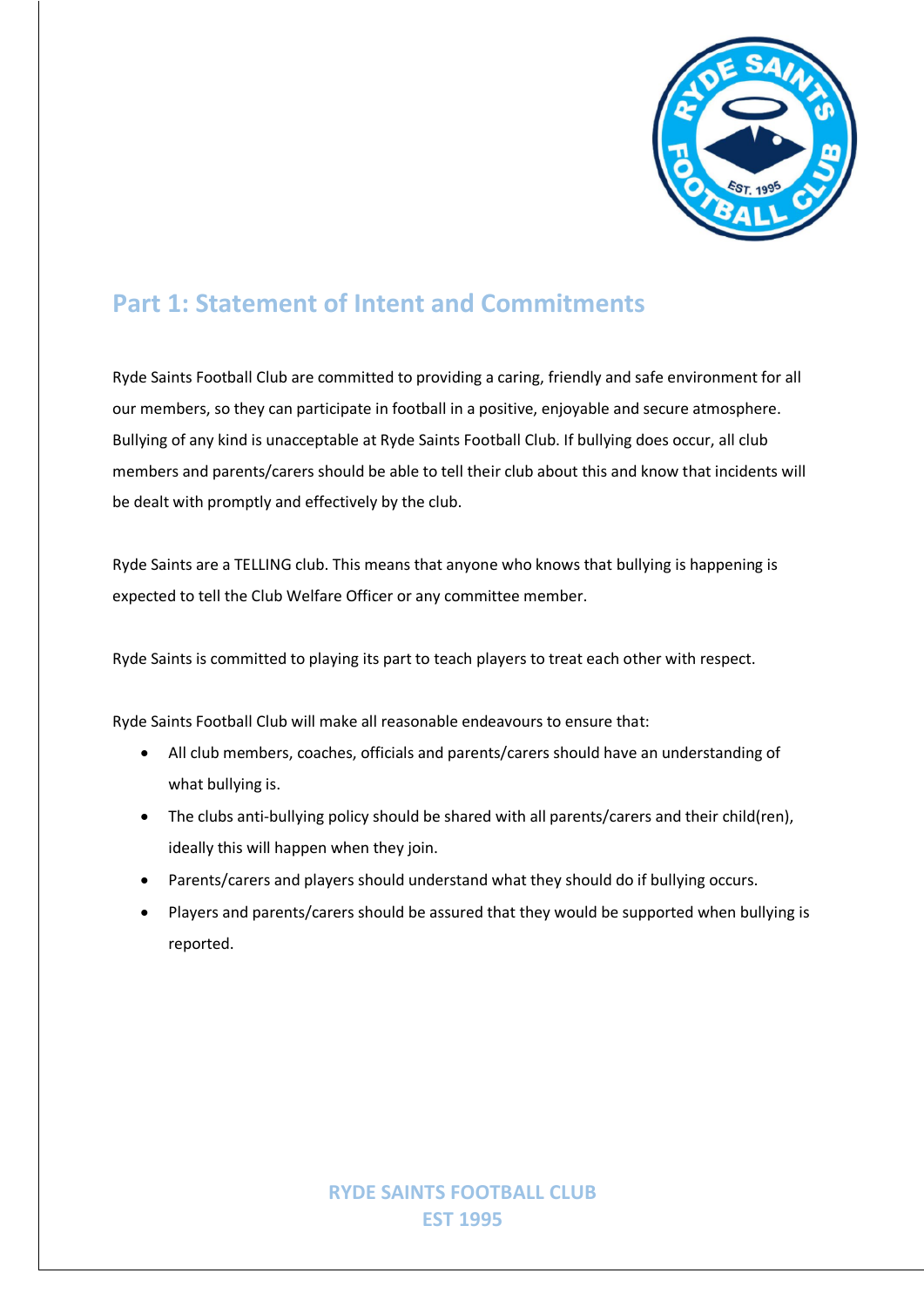

# **Part 2: What is Bullying?**

Bullying is the repetitive, intentional hurting of one person or group by another person or group, where the relationship involves an imbalance of power. It can happen face-to-face or through cyberspace, and comes in many different forms:

- Verbal: Name calling, persistent teasing, mocking, taunting and threats.
- Physical: Any form of physical violence, intimidating behaviour, theft or the intentional damage of possessions. This includes hitting, kicking and pushing.
- Emotional: Excluding, tormenting, ridiculing, humiliation, isolating or spreading rumours.
- Cyberbullying: The misuse of digital technologies or communications to bully a person or a group, typically through messages or actions that are threatening and/or intended to cause offence, anxiety or humiliation (see below).

Examples of cyberbullying include:

- Abusive comments, rumours, gossip and threats made using digital communications and/ or technologies - this includes internet trolling.
- Sharing pictures, videos or personal information without the consent of the owner and with the intent to cause harm or humiliation.
- Hacking into someone's email, phone or online profiles to extract and share personal information, or to send hurtful content while posing as that person.
- Creating dedicated websites that intend to harm, make fun of someone or spread malicious rumours.
- Pressurising someone to do something they do not want to such as sending a sexually explicit image.

**Ryde Saints commits to ensuring our online facilities are being used appropriately, and that any bullying, including online, will be dealt with swiftly and appropriately in line with procedures detailed in this policy.**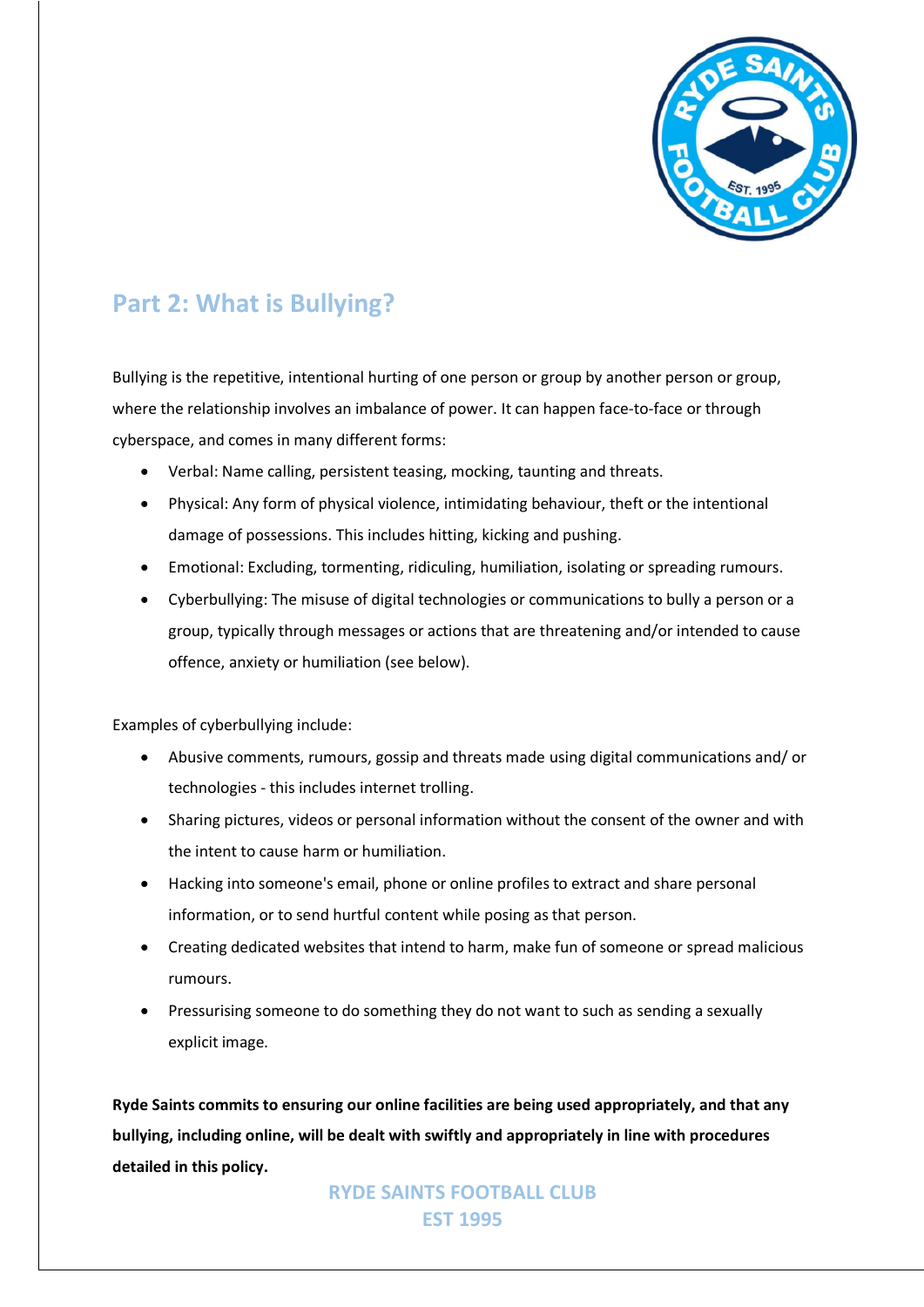

People can be targeted for any reason, but people who bully others often target 'difference' and bullying can be a form of wider discrimination. For example, bullying behaviour may be:

- Racist: Targeted at ethnicity, skin colour, and language, religious or cultural practices.
- Homophobic, biphobic and/or transphobic: Targeted at actual or perceived sexuality and/or gender.
- Sexual and/or sexist: Sexual and/or sexist behaviour that is intended to cause offence, humiliation or intimidation.
- Disablist: Targeted at an impairment or special educational need.
- Targeting any 'difference': Bullying behaviour can also be targeted at 'looks', weight and height, colour of hair, wearing glasses or braces, acne, psoriasis and eczema, scars, marks or conditions of the face or body, body odour, poverty, gifts and talents or family situation (e.g. divorce, bereavement, homelessness).

Everybody at Ryde Saints Football Club and beyond has the right to be treated with respect and no one deserves to be a victim of bullying. Individuals who are bullying need to learn different ways of behaving. Ryde Saints recognises its responsibility to respond promptly and effectively to issues of bullying.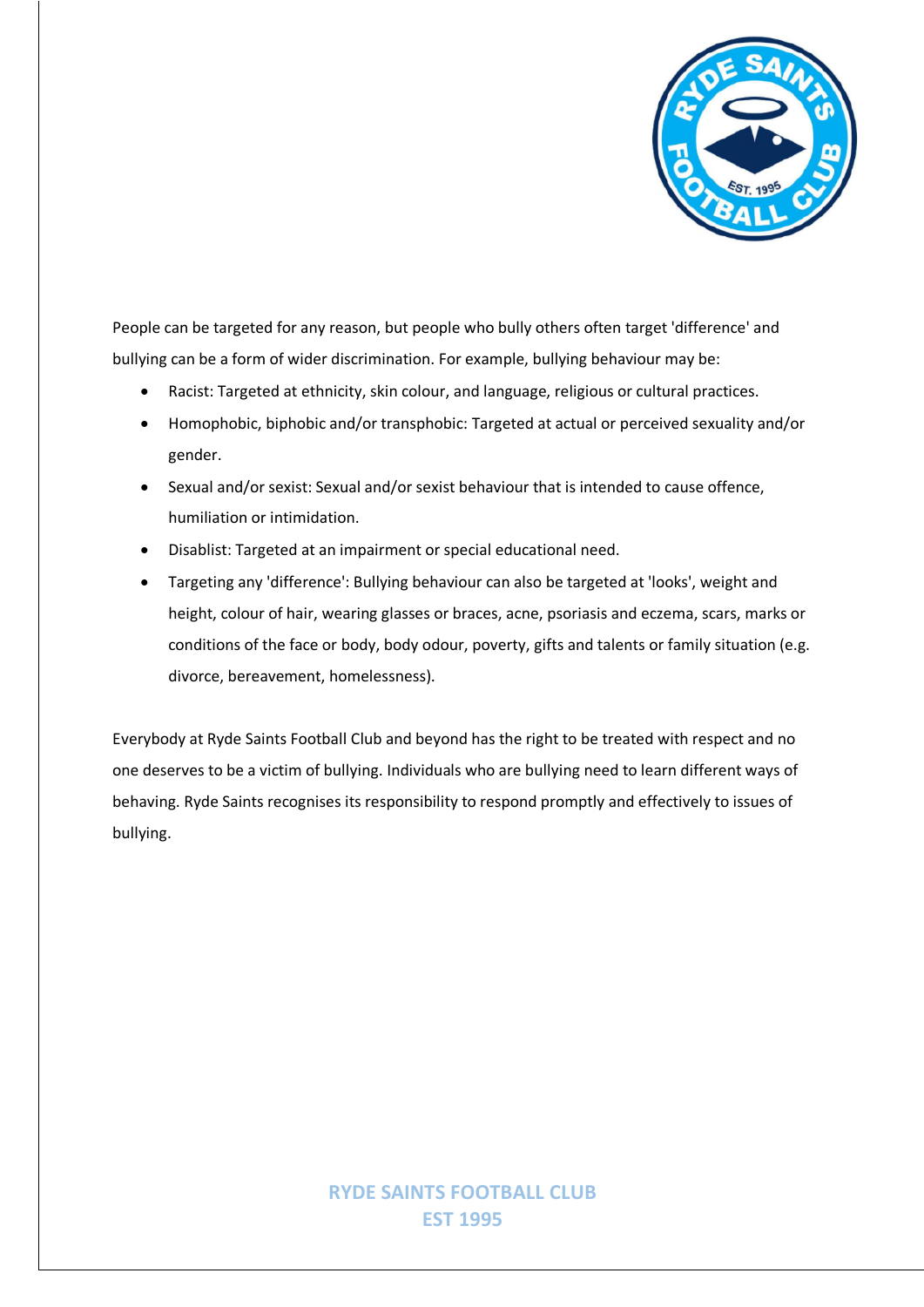

## **Part 3: Anti-Bullying Procedures**

All Ryde Saints Football Club managers, officials and volunteers are required to follow the below procedural steps if bullying is identified or suspected:

- 1. Report the bullying incidents to the Club Welfare Officer or a member of the club's committee.
- 2. In cases of serious bullying, the incidents will be referred to the County FA Designated Safeguarding Officer for advice and possibly to The FA Case Management Team.
- 3. Parents/carers should be informed and will be asked to attend a meeting to discuss the problem.
- 4. If necessary and appropriate, the police will be consulted.
- 5. The bullying behaviour or threats of bullying must be investigated, and the bullying stopped quickly.
- 6. An attempt will be made to help the bully or bullies to understand and change their behaviour.
- 7. If mediation fails and the bullying is seen to continue, Ryde Saints Football Club will initiate disciplinary action under the club's codes or constitution.

If the club decides that the level of bullying is appropriate to be manged by the club, and this will be a decision for the Club Welfare Officer to decide taking into account the views of the team coaches or managers, the following steps are strongly recommended:

- 1. Reconciliation by getting the parties together. It may be that a genuine apology solves the problem, subject to the agreement of the alleged victim of the bullying.
- 2. If this fails or is not appropriate, a small panel of no less than three persons (composed from the Chairperson, Club Welfare Officer, Secretary, committee members) should meet with the parent/carer and child alleging bullying to get details of the allegation. Minutes should be taken for clarity, which should be agreed by all as a true account.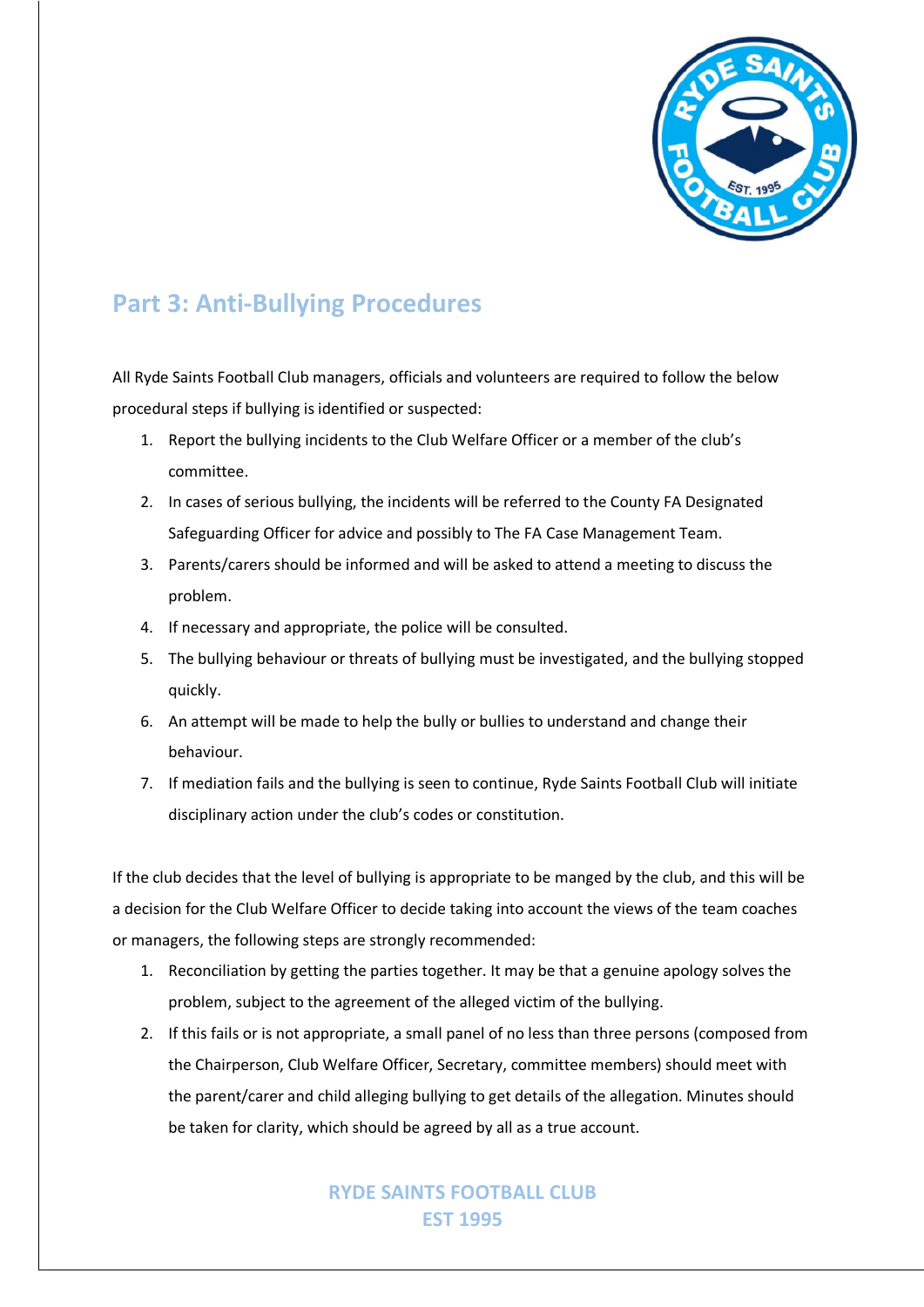

- 3. The same panel should meet with the alleged bully and parent/carer and put the incident raised to them to answer and give their view of the allegation. Minutes should again be taken and agreed.
- 4. If the panel conclude that bullying has taken place, the individual should be warned and put on notice of further action i.e. a personal development plan which includes demonstrating understanding of the consequences of their actions, or temporary or permanent suspension if the bullying continues. Consideration should be given as to whether further reconciliation meetings between the parties is appropriate at this time.
- 5. In some cases the parent/carer of the bully or bullied player can be asked to attend training sessions, if they are able to do so, and if appropriate. The club committee should monitor the situation for a given period to ensure the bullying is not being repeated.
- 6. 6. All coaches involved with both individuals should be made aware of the concerns and outcome of the process i.e. the warning.

In the case of adults reported to be bullying anyone within the club under 18:

- 1. The County Designated Safeguarding Officer must be informed and will advise on action to be taken where appropriate. This may include action by The FA Safeguarding Team.
- 2. It is anticipated that in most cases where the allegation is made regarding a team manager, official or coach, The FA's Safeguarding Children Education Programme may be recommended.
- 3. More serious cases may be referred to the Police and/or Children's Social Care.